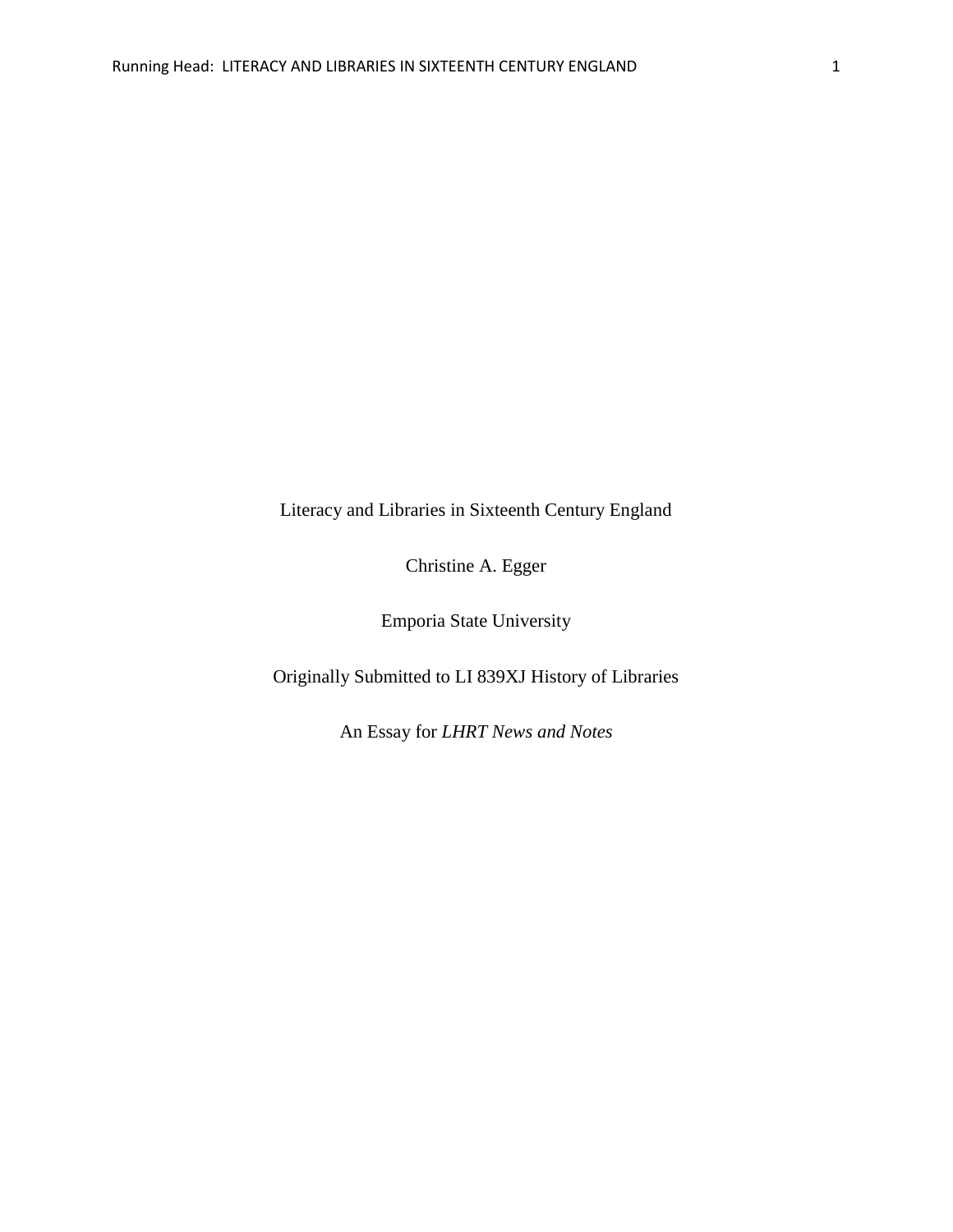# **Literacy and Libraries in Sixteenth Century England**

The library is an important part of the community. People visit the library for a variety of reasons – to check out materials like books and movies. Moms bring their tots to story time to partake of a book and activities that relate to the book. Teens come and hang out with their friends. It wasn't always like that. In sixteenth century England, libraries were not common and the literacy rate was low. In this paper, it is my intention to explore literacy and the libraries in sixteenth century England. For the purposes of this paper, "literacy" is defined as a person's ability to read and write and "libraries" are generally defined as institutions, whether private or public, where literary resources like books, maps, scientific papers and historical records, are purposely collected and stored for protection and use. This paper will place the heaviest weight on studying literacy in sixteenth century England, and then spend some time describing the types of libraries that were prevalent in the sixteenth century.

# **Literacy in Sixteenth Century England**

Men of the nobility began their education at a very young age. Most were being groomed to take over the family interests when the patriarch chose to pass it on. Girls were given a "female education" geared toward running their own household, needlework, deportment, music and dancing. It was the parent's hope that their daughters would make an advantageous match in the marriage market to bring prestige to the family. Lower class children were trained in their parent's chosen profession whether it be sharecropping, glove making or making ladies' hats. According to Miriam Balmuth (1988) in her article, *Female Education in 16th & 17th Century England,* "... at least some members of all classes of society were taught to read" (17).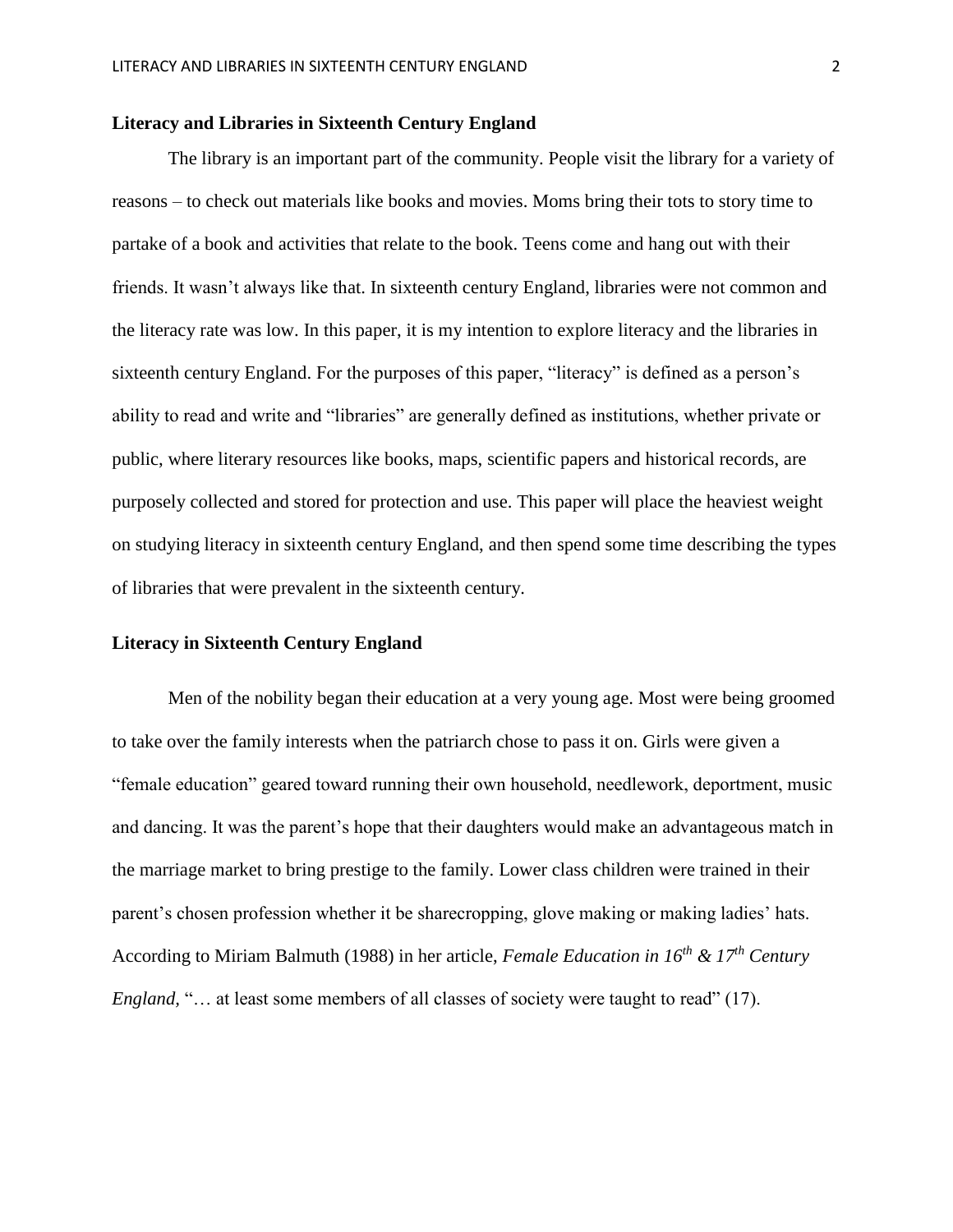There were three primary influences that shaped the literacy landscape in the sixteenth century. These events are Humanism, the Protestant Reformation and the "Elizabethan Phenomenon."

#### **The Rise of Humanism**

Who were these Humanists? There were several prominent Humanists of note. Balmuth writes that there were several prominent members such as Leonardo Bruni of Italy (c.1370- 1444), and Juan Luis Vives of Spain (1492-1540) (p.18). I will talk about Vives's importance later on. There were some important Humanists in England as well. Sir Thomas More (1478- 1535), Desiderius Erasmus of Holland (1467-1536), Sir Thomas Elyot (1490-1546) and last of all Roger Ascham (1515-1568) (p.18). Three milestone events in the sixteenth century helped shape literacy and the lack of literacy.

The rise of humanism helped literacy and education for females. Humanists supported "liberalizing of thought and attitude," according to Miriam Balmuth (1988) in her article, *Female Education in 16th and 17th Century England*. The humanists also stressed the importance of an education in the Greek and Latin classics (p. 18). The most important thing of all, was that the humanists strongly advocated that the Word of God be written in a language that ordinary people could understand, instead of exclusively in Latin (p. 18). The humanists also advised that it would be a good idea for females to be educated. Let's look closer into humanism first.

Sir Thomas More did quite a bit to advance education for upper-class women in the sixteenth century. He can be held accountable for adding subjects such as "classical literature, philosophy, mathematics, astronomy, physics, logic and rhetoric" to the education of females (p.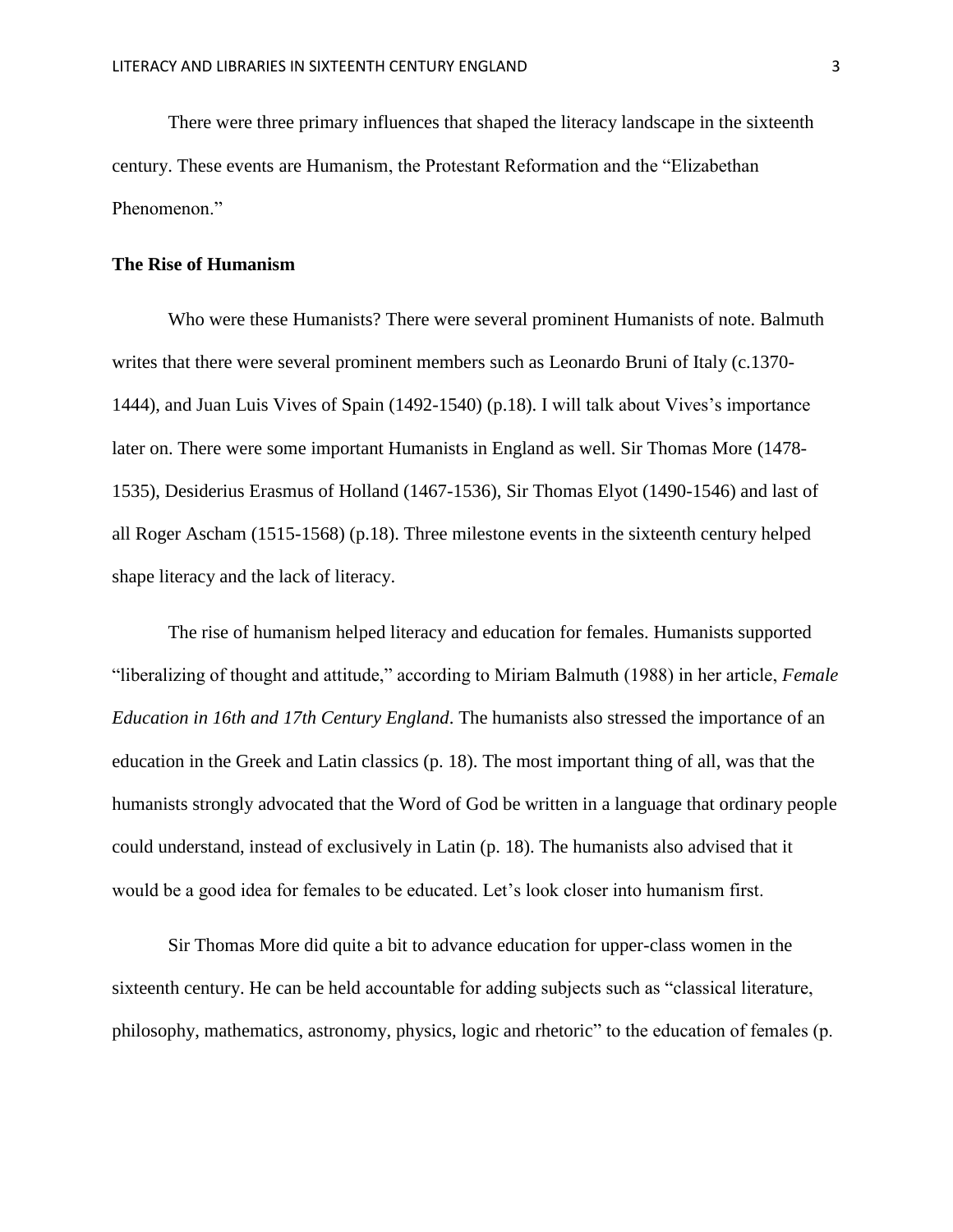18). More schooled his three daughters in this manner and was held up as a role model for others who likewise wanted to give their daughters a good education (p.18).

More, Vives and Ascham were in important part of the Humanist Movement, especially in advocating an education for females. As mentioned above, More saw to it that his three daughters were well educated, but he was not the only one to do so. Catherine of Aragon, was acquainted with Sir Thomas More and other noted humanists of the time. Catherine asked Juan Luis Vives to travel to the English court from the Spanish court of her parents, Isabella and Ferdinand. Catherine put him in charge of her daughter's (Mary Tudor) education. Vives wrote a narrative on education, *The Instruction of a Christian Woman* (1523), which he dedicated to Catherine (p. 18).

Roger Ascham was also a noted humanist and a Cambridge scholar, but he was also important because he was a part of Elizabeth Tudor's education. Alison Weir writes in her book, *The Life of Elizabeth I* (2008), that Henry Tudor may not have paid a whole lot of attention to his daughter, Elizabeth, but he did see to it that she had the education of a good Christian prince (p.13). Roger Ascham was one of Elizabeth's tutors. He was amazed by her impressive intelligence and her aptitude for learning languages saying that "he never had never known a woman with a quicker apprehension or a more retentive memory" (p. 14). Together Elizabeth and Ascham read works such as Cicero, Livy, Sophocles, and Isocrates in line with a humanist education (p.27). Elizabeth also read the Greek Testament, along with Cyprian and Melanchthon asserts Christopher Hibbert in *The Virgin Queen: A Personal History of Elizabeth I* (2010, p. 27). The humanists had an effect on the monarchy of England. The Humanist movement was not the only thing to change literacy and education.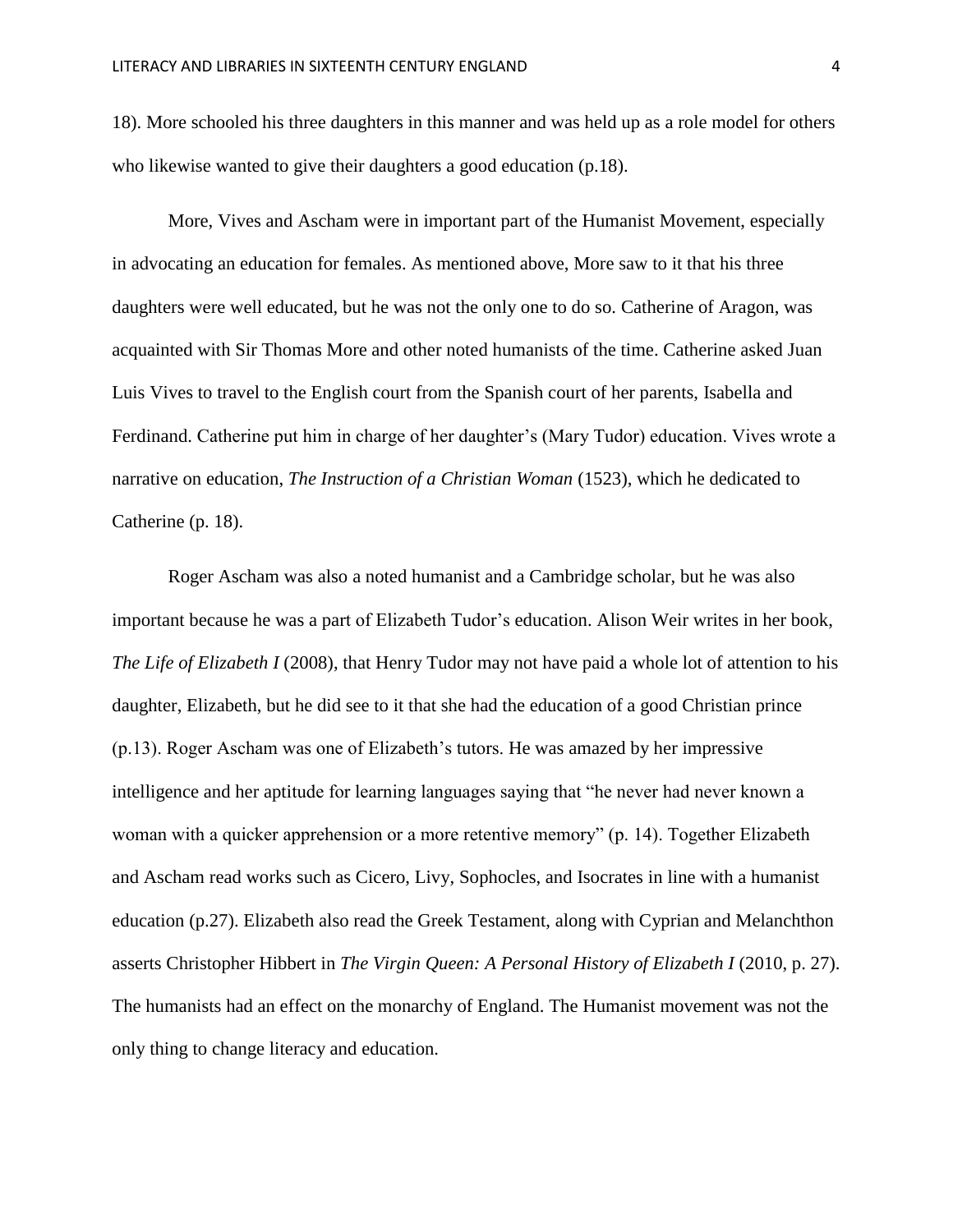### **The Protestant Reformation**

The Protestant Reformation had its effect on literacy and education as well. The Protestant Reformation started in Germany with Martin Luther in 1517. He decided he had enough of Rome and the dominion of the Catholic Church (Balmuth, p. 18). In the *Norton Anthology of English Literature: The 16th Century: Topic 3: Overview* (2010-2015)*,* it says, "In 1517, drawing upon long-standing currents of dissent, Martin Luther, an Augustinian monk and professor of Theology at the University of Wittenberg in Germany, challenged the authority of the Pope and attacked several key doctrines of the Catholic Church." Luther's outspokenness against the Catholic Church provided the inspiration for the foundation of the Protestant denomination (p. 18). Luther believed in using the everyday language of the people instead of using Latin (p. 18). John S. Pendergast (2006) asserts in his book, *Religion, Allegory*, *and Literacy in Early Modern England, 1560-1640* (2006), "Although there are no corresponding figures for the English Reformation … the debates began by Luther were propagated via printed word in England. Further, Luther's translation of the Bible into vernacular further emphasized the material/printed nature of spiritual truths" (p. 3). The use of the everyday language of the common man meant that if people could read, they would be able to read the Scriptures at home to supplement their church attendance (Cressy, 1980, p. 3). The intention was that the Scriptures be accessible to anyone that had the ability to read the common language and not just the clergy and elite intellectuals that could comprehend Latin (p. 18).

Luther was not adverse to female education, in fact he advocated for it. Not everyone agreed with Luther's stance on female education. John Knox, the Scottish reformist did not think that females should be educated. Knox was the responsible for establishing the Scottish Presbyterian denomination (p. 18). He was quite outspoken on the subject of education for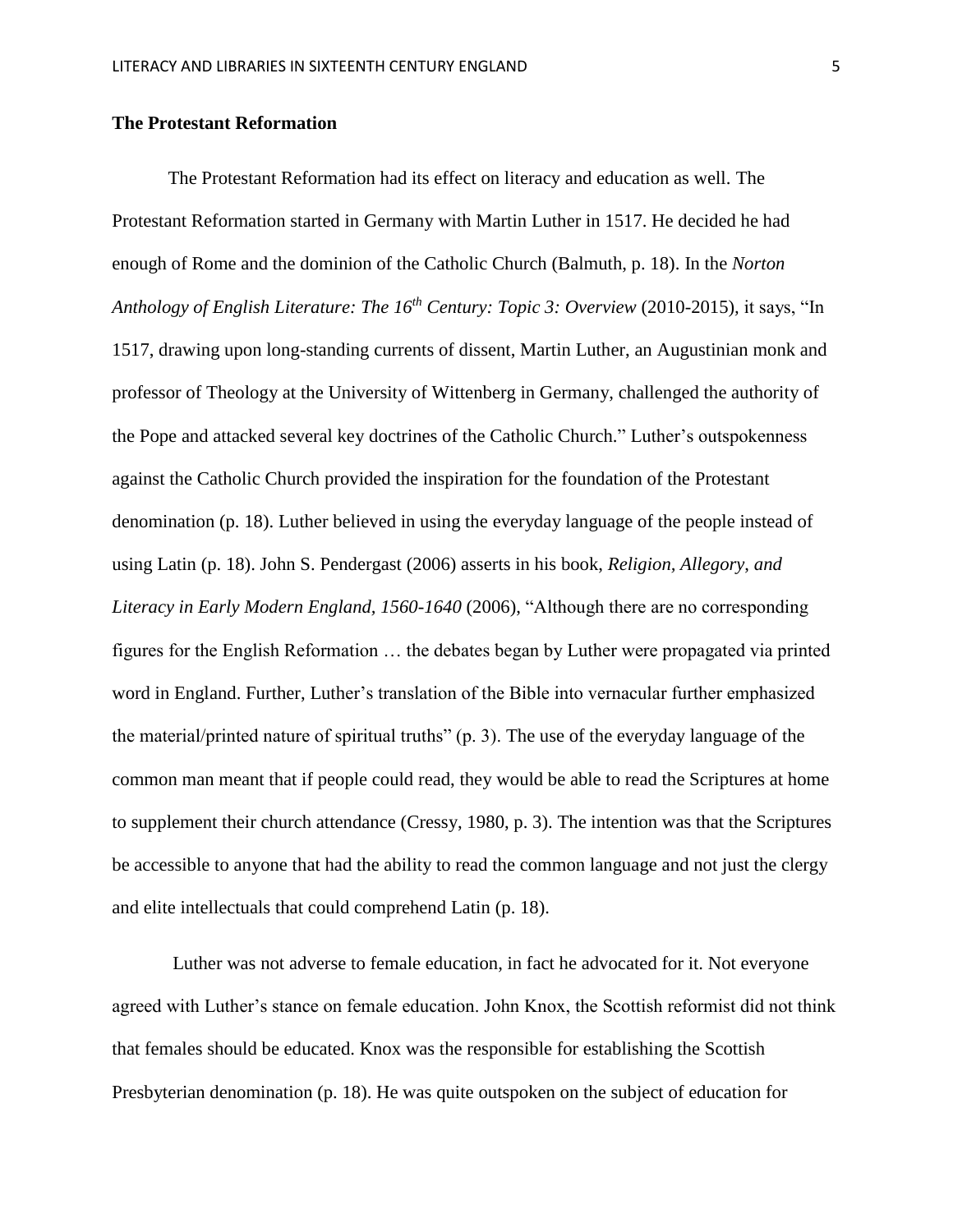women. In a treatise he wrote called *The First Blast of the Trumpet Against the Monstrous Regiment of Women*, he unequivocally railed against it (p. 18).

The Protestant Reformation moved outside of Germany and made it to England, where Henry VIII also decided he had enough of Rome and the Catholic Church, but broke from the church for an entirely different reason (p. 18). Henry had been trying to obtain a divorce from Catherine of Aragon so he could marry Anne Boleyn. Pope Clement VII, in fear of Catherine's powerful nephew, the Holy Roman Emperor Charles V, would not grant Henry the divorce that he desired (Weir, 2008, p. 12). Henry broke from the Catholic Church and created the Church of England. Henry put himself as the head of the church (p. 12). In consequence, Clement VII had him excommunicated from the Catholic Church as punishment for putting Catherine aside without "a papal divorce," writes Balmuth (p 18). Henry in return, seized all the property of the Catholic Church and dissolved all of the monasteries and convents in England and dispersed their contents. That meant that all of the schools housed in the convents and monasteries were closed.

Francis Wormald and C. E. Wright write in their book, *The English Library before 1700, Studies in Its History,* the steps that Henry VIII took to dissolve all of the religious houses in England:

> The royal commissioner appointed to visit the monasteries began their work in July of 1535. The legal instruments necessary to enable action to be taken followed quickly in 1536, first by the Act for the Court of Augmentation (27 Henry VIII, c. 27) whereby the machinery necessary for handling the monastic properties was established and, secondly by the Act of Dissolution of the Lesser Monasteries (27 Henry VIII, c. 28) (p.149).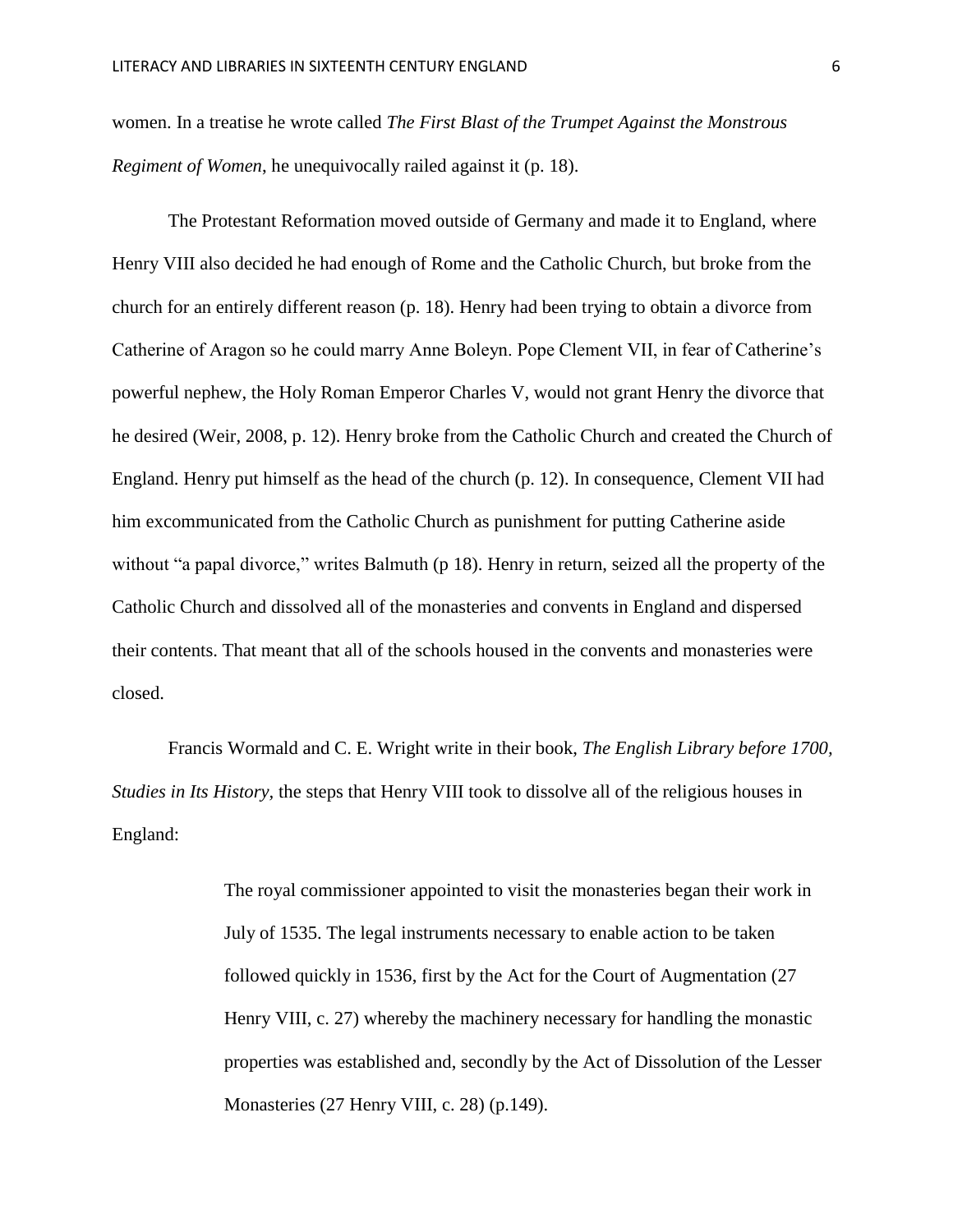This dissolution of the monasteries and the convents also effected the library collections, which I will address later on in this paper.

In replacement of the schools lost to Henry's dissolution of convents and monasteries, there sprang up a number of privately funded schools. The schools were mostly funded by the self-made merchant class says Balmuth, and staffed with male intellectual pedagogues instead of the less knowledgeable ecclesiastics (p.18). Education of children was not completely cut off with the dissolution of the religious houses.

#### **The Elizabethan Phenomenon**

After the reigns of Henry VIII, Edward VI and Mary Tudor, Elizabeth Tudor was crowned and took over the leadership of the country. Her coronation was a boon for education, for two reasons, first, because Queen Elizabeth I was a very well educated woman, and, second, one of the most important educators of the time came to the forefront, Richard Mulcaster.

Richard Mulcaster was a reformer and one of the many scholarly school masters that taught school in the plethora of privately endowed schools that sprang up after Henry VIII dissolved all of the convent and monastery schools (p. 19). He had a profound effect on education in that he pushed the elementary curriculum for reading and spelling (p.19). "Mulcaster's concern was that English orthography was so irregular that it demanded the urgent attention of all who were engaged in teaching reading," interjects Cressy (1980, p. 22). He goes on to say that a lot of the elementary curriculum was put together with its usefulness in composition as well as reading (p. 22). Mulcaster thought that working on spelling while learning to read would be effective later on when acquiring the skill of writing because the child would already have learned to spell the words as well as understand them (p. 22). Drilling on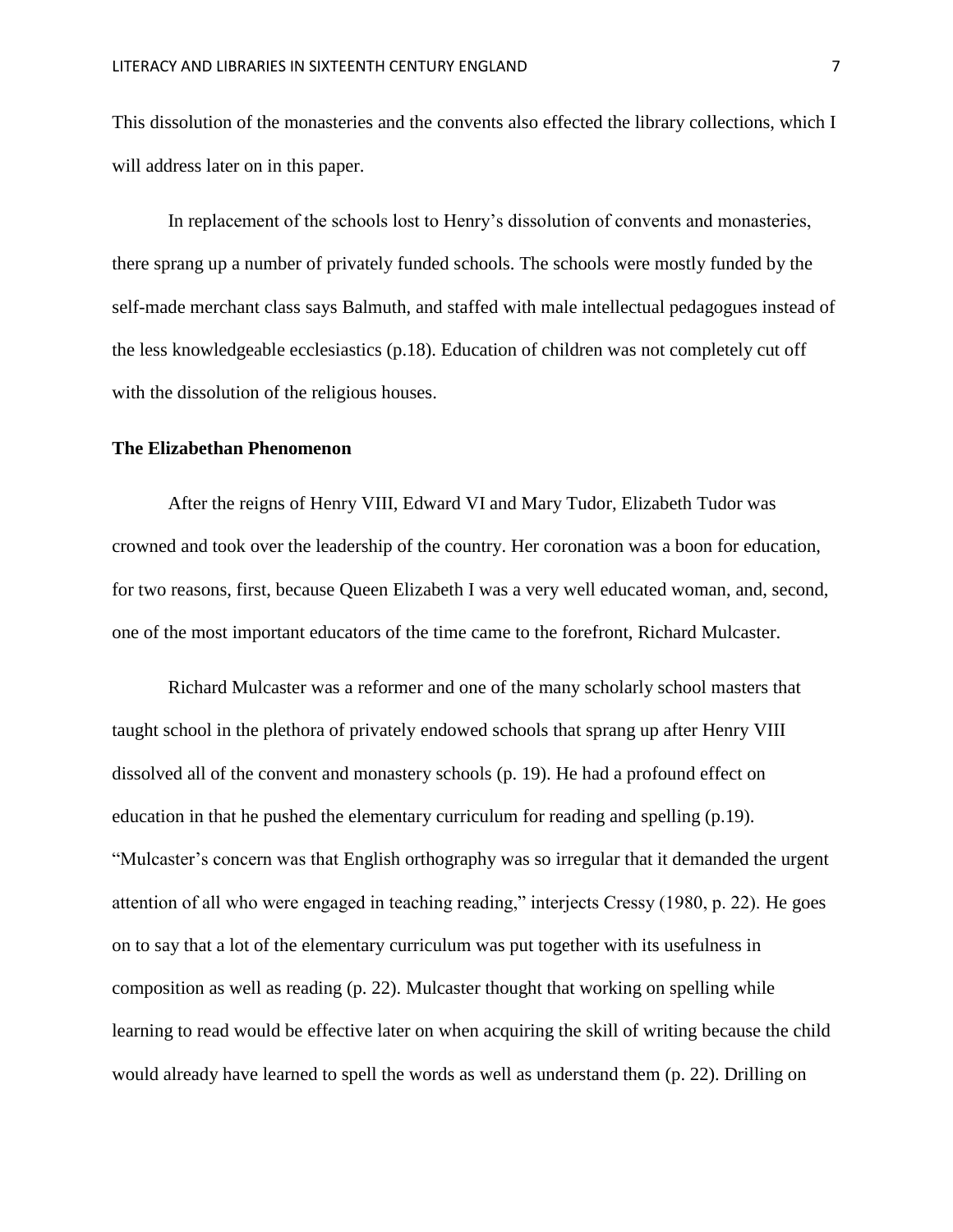accurate enunciation of spelling the words out loud, permitted the student to learn how the word sounded in a sentence (p.22). This primed them for when the time came to learn composition (p.22). Even though learning to read was given a higher precedence, writing was not neglected because no course of study for primary education was achieved without learning to write.

Richard Mulcaster believed that education was important for people of all backgrounds, not just the wealthy. Balmuth admits that Mulcaster believed that women were quite able to learn but with the caveat that learning would not change their stations in life (p.19). If they were of the lower classes, getting an education would not help them to change their lower class status. However, the one thing that worked in favor of women was the fact that their sovereign queen had a shrewd and clever mind with an education that was equal to any man (Weir, 2008, p. 14).

### **Literacy and Religion**

Cressy observes in his book that, "The value of literacy was widely proclaimed by religious and secular authors in early modern England. From the reformation to the industrial revolution there was a constant clamor among men of God and men of letters to the effect that reading and writing brought enormous benefits to whomever possessed those skills" (1980, p. 1). The clergy felt that a person that could read and write was better prepared for absolution and to live a life that reflected godliness and duty than a person who was not literate (p. 1). It was also thought by the clergy that being able to read the Word of God enhanced one's piety as well. "It was one thing to listen and be inspired, but an altogether more satisfactory activity to read and review, to go back over difficult passages, compare texts and glosses, and find one's own way about the scriptures," reasons Cressy (p.5). There were advantages to those of the Christian faith besides reading and attending services. People that were able to write could write down notes about the sermon during the service to ruminate on later (p. 5). According to Cressy, it also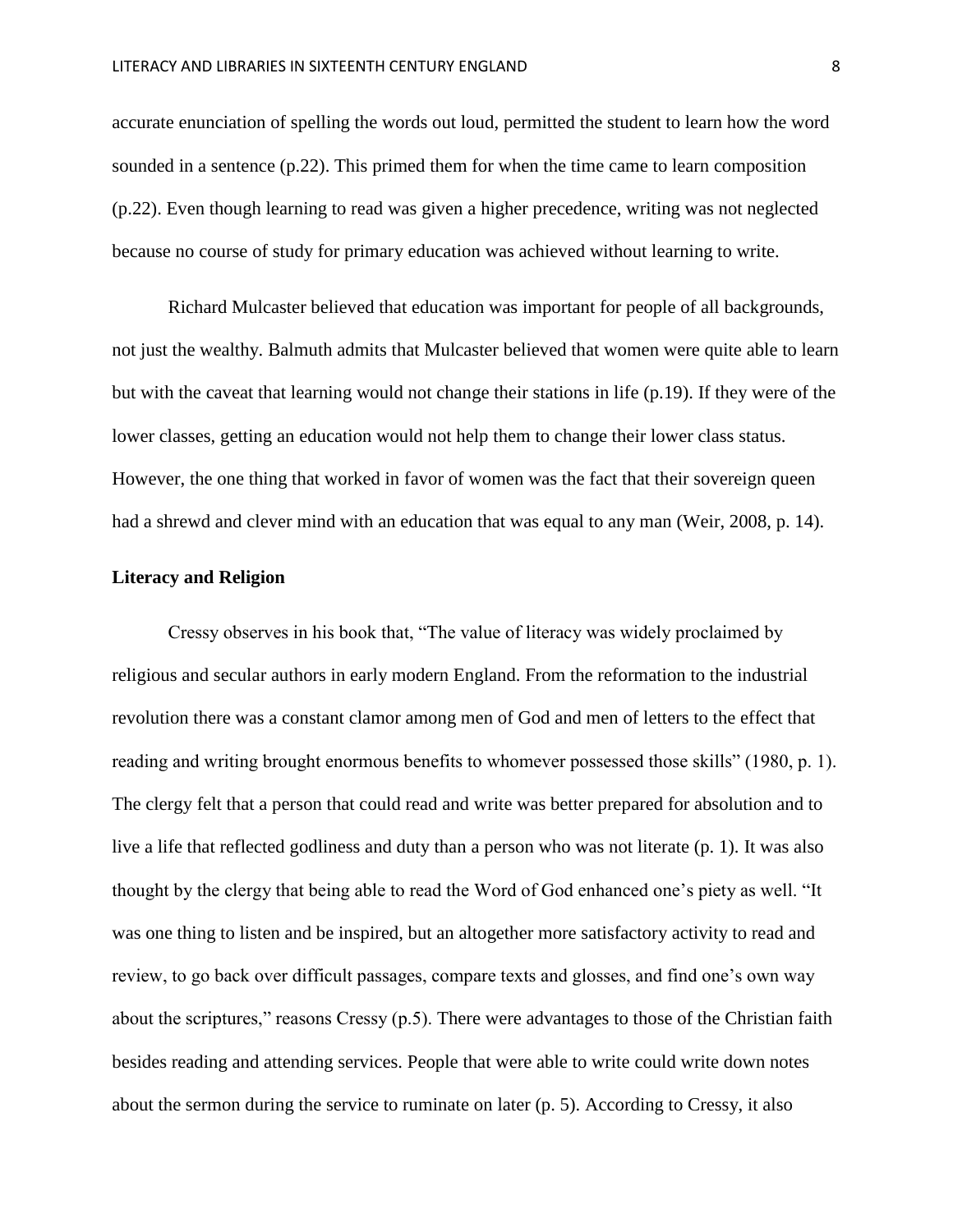permitted the clergy to write down and share their sermons with each other (p. 5). There were more benefits to being literate than enhancing their relationships with God. Christians were exhorted by the clergy to help those who didn't know how to read and write: "Since literacy was so vital, the Christian had a duty to help those around him to learn to read God's word. Parents were to teach children, masters should teach servants, those who could read and write were to assist their associates who could not, while philanthropists and governors should cooperate in the provision of public education" (Cressy, 1980, 4).

Literacy opened up a new world for those who could read and write. "Most pedagogues saw elementary reading and writing as but a stepping stones to classical literature and it was taken for granted that anyone wishing to be familiar with the finest thoughts of antiquity, or who merely wished to mix well with the educated clergy and gentry, would quickly master basic literacy and pass on to higher things," suggests Cressy (p. 7). The advent of the printing press made it easier to find texts on other things like animal husbandry, predictions, humor and wit, histories and advice about farming or household management, to name a few, from the stalls of booksellers (p. 7).

### **Measuring Literacy**

Can the levels literacy in sixteenth century England be accurately measured? According to David Cressy in his article *Levels of Illiteracy in England, 1530-1730* (1977, p. 2)*,* literacy could only be measured by the ability or inability to write one's name. "People who formed signatures are counted as literate; those who made marks in default are counted as illiterate." In his study of the levels of illiteracy in this period, he cast about for sources to use to accurately gauge the levels of illiteracy and could not find anything. "Valuable information can be obtained from wills, marriage licenses, Protestations and Hearth Tax records, but no other series of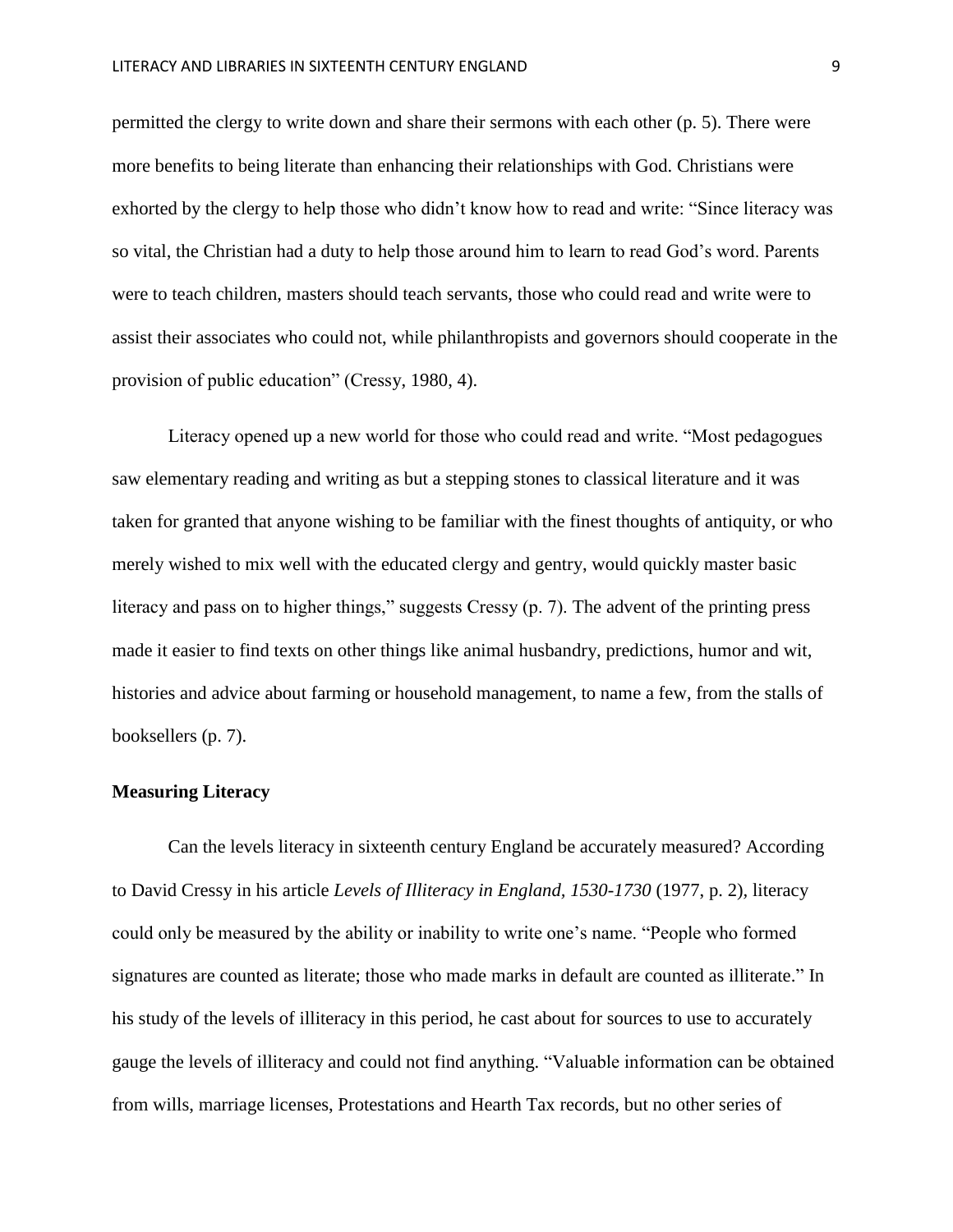documents so clearly exposes the sexual, social and occupational dimensions of illiteracy over an extended period of time," Cressy states (p. 3). He decided to use as his sample the deposition records from the Consistory Court of the diocese from Norwich to determine the parameters of illiteracy under the Tudor and Stuart Dynasties (p. 1). The records for the Norwich diocese, which incidentally also includes a large area of East Anglia has, as it turns out, the most intact documentation (p. 4). Cressy notes, "…it should be pointed out that illiteracy figures from the diocese of Norwich do not necessarily apply to the rest of England" (p.4). In actuality, it only covers a small amount of England.

The depositions gave Cressy the information that he wanted but with the caveat that not every diocese or archdiaconal register was meticulous about recording everything so the records varied from place to place (p. 3). The court was supposed to document, "the name, age, sex and marital status, occupation or social status, place of residence and length of time there, previous residences and place of birth of each witness, together with his relationship to the principle parties of the case," points out Cressy (p. 3). In addition, each person that gave testimony was obligated to give his signature or mark so that it didn't invalidate their deposition (p. 3). The depositions themselves covered an assortment of cases, age brackets, and rank of people.

The results of Cressy's study shows that illiteracy fluctuated with educational logistics that as yet haven't been studied. "The evidence of the depositions, whether examined by decades of observation or processed to show school generations, show the movement of illiteracy to have been far more volatile than was formerly suspected. Phases of improvement, stagnation and decline cannot always be explained by reference to indices of educational activity, but their discovery provokes more questions," declares Cressy (p. 23). More study on the subject needs to be done to answer the new questions that have brought forward by this study.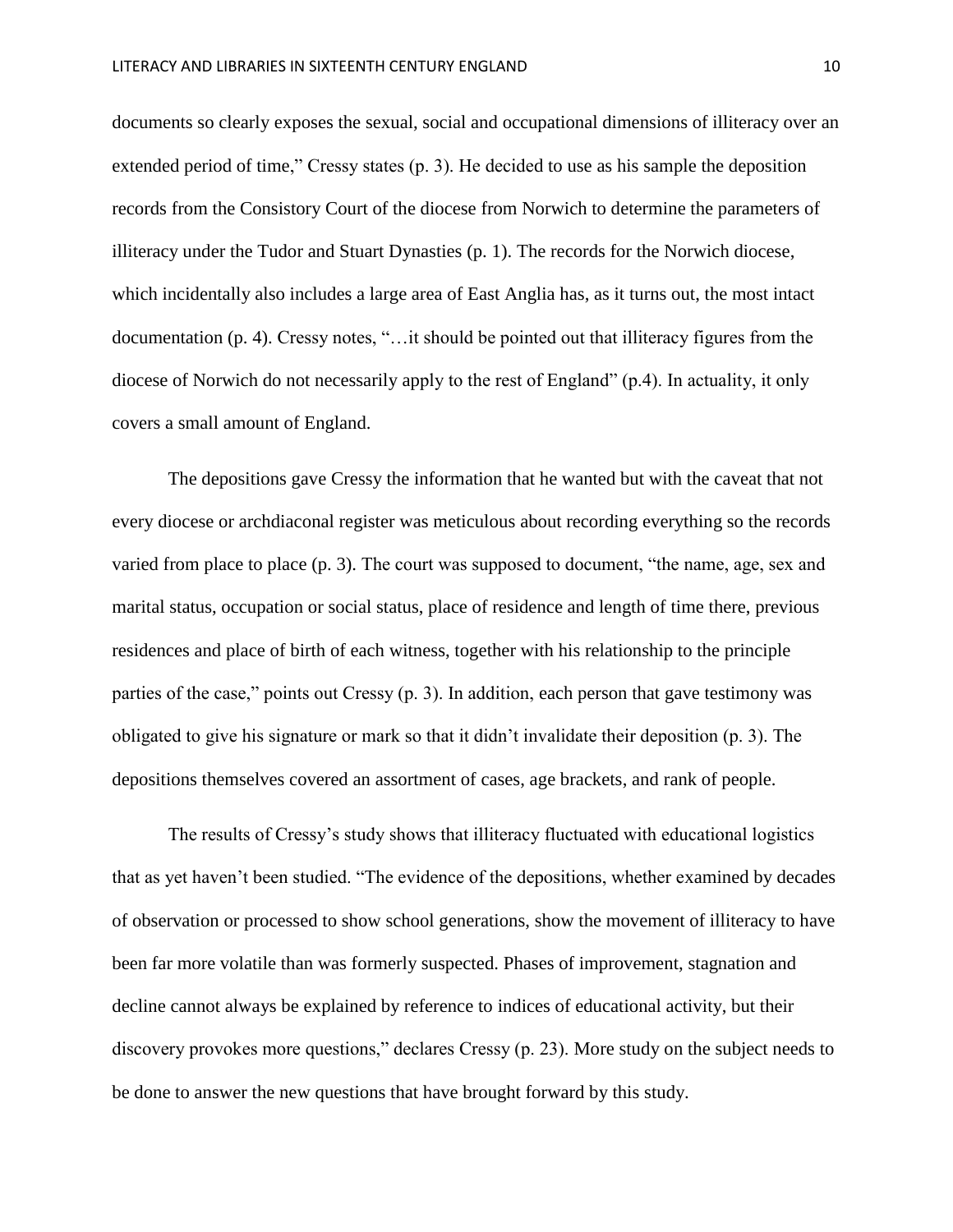### **Libraries in Sixteenth Century England**

University, monastic and private libraries seem to be the only ones in existence in the sixteenth century in England. I could not find evidence to support the existence of public libraries at this time. There might be a few monastic libraries but very few escaped Henry VIII's wrath as he purged England of convents and monasteries. What happened to the contents of the monastic libraries?

According to Wormald and Wright, sometimes even though it meant breaking the law and risking punishment, some of the belongings that were meant to stay in the monastery when its occupants left, was smuggled out (1958, p. 150). Books were part of the booty. Those that were left behind were destroyed in a number of ways – burnt, or cut up and used in flyleaves of other books. Wormald and Wright lament about the destruction: "At any rate, the presence of detached leaves or portions of leaves, in the bindings of manuscripts and early printed books is painfully frequent and the greater part of the destruction to which such leaves are a witness may certainly be attributed to the period of Henry VIII and his successor, Edward VI" (p.156). Not all of the books were destroyed however, some ended up in repositories like the Royal Library.

The establishment of the Royal Library can be credited to Edward VI. "The Royal Library was indeed one of the few repositories in existence at the time of the Dissolutions into which the scattered spoils of the monastic libraries could have been gathered," contends Wormald and Wright (p.163). Proof of this, contends Wormald and Wright, is borne out by examining two different lists of inventory. The lists shows a significant increase in the amount of books and manuscripts housed at Westminster. "This sudden increase can only be explained by the incorporation of spoils from the monastic libraries…" (p.163). This statement gives proof that not all of the books and manuscripts were destroyed.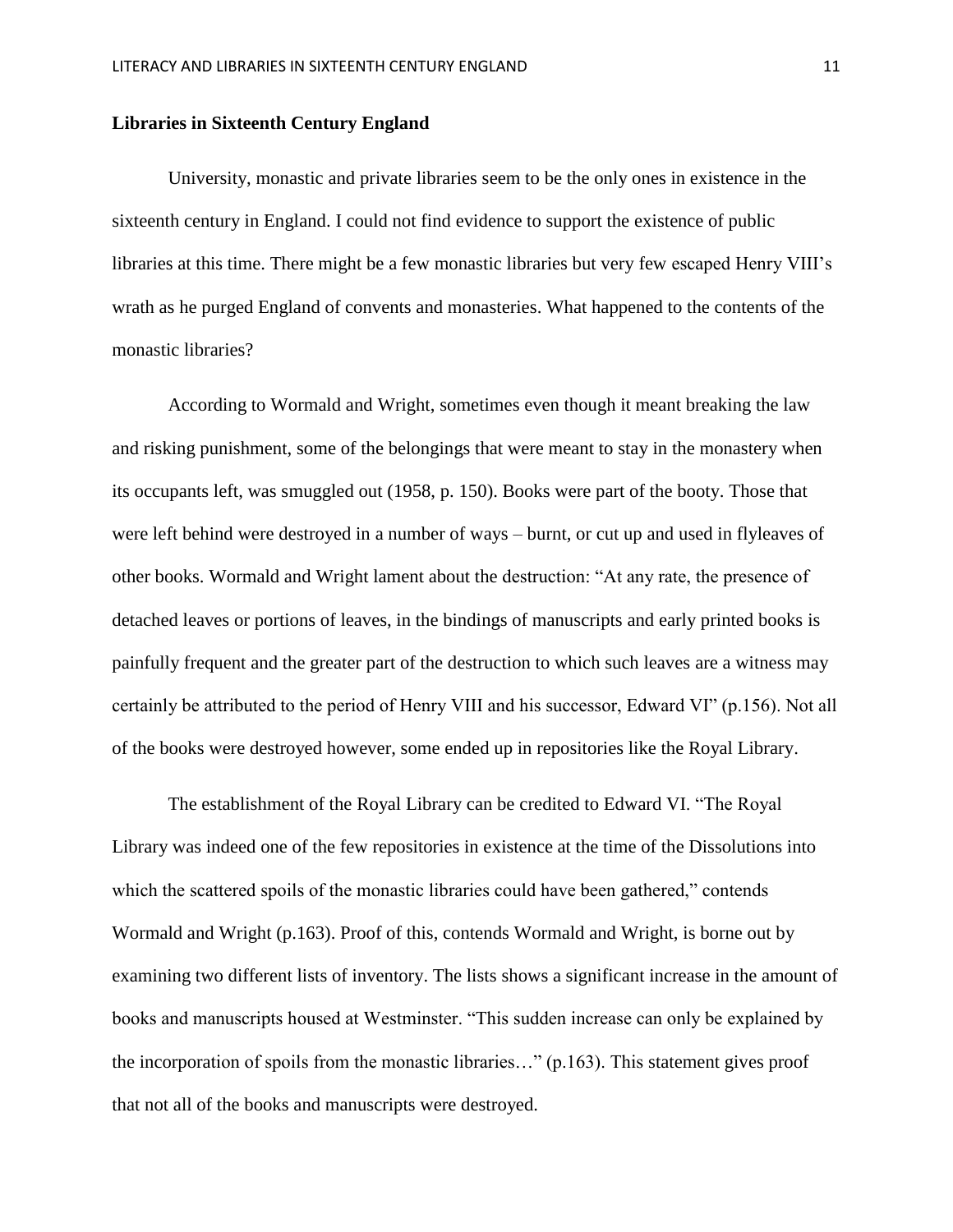Fred Lerner writes in his book, *The History of Libraries from the Invention of Writing to the Computer Age* (2009, pg. 111) that university libraries mirrored the academic obscurity of their home institution. Jennifer Summit author of *Memory's Library Medieval Books in Early Modern England* (2008, p. 2) writes, "The English Middle Ages that we now study is the product of these Renaissance libraries, which became and remain the defining collections of the period today: they include the Parker Library in Cambridge (established in 1575), the Cotton Library in London (begun in 1588), and the Bodleian Library in Oxford (opened in 1602)." At their inception, these libraries were very small and limited in their collections. One might state that they were in their infant stages. There was little growth to their collections since the "age of the manuscript," and if there was growth it could attributed to the differences of opinion brought on by the Protestant Reformation (p. 111). All of the classics like Copernicus and Galileo and the fictional works of Shakespeare and Cervantes were disregarded by the academia (p. 111).

Even though literature was written in the common language, the bulk of the university collections were written in Latin and a small amount in Greek (p.111). The learned men like Erasmus wanted their works to be available to other scholars. Generally, Erasmus had his works issued in Latin because he knew that other scholars would be able to read it, as Latin was the primary language of scholars.

Private libraries can be traced back to the Humanists and Sir Thomas More. More understood as few could, the aesthetic implications of the private library. Jennifer Summit (p. 53) quotes Sears Jayne from *Library Catalogues of the English Renaissance* (1956, p. 39), "As the first layman to become chancellor in England, More epitomized the laicization of literacy and its privileges that was an important precondition of English Humanism." He accumulated quite a library of his own as many scholarly men of his status did in the sixteenth century (p. 54).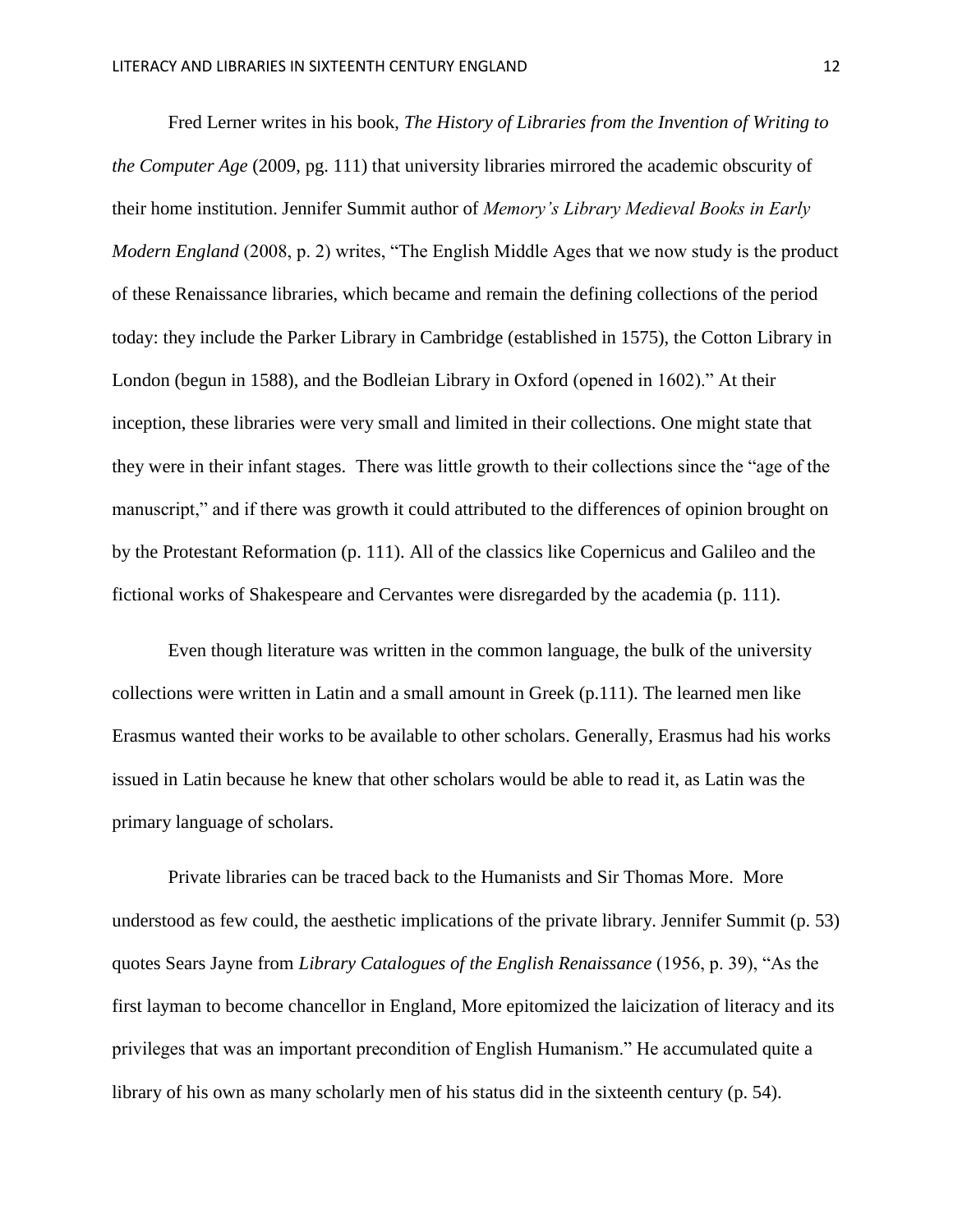Unfortunately, however, his collection did not survive the ravages of time. Summit notes, "More's writings reflect his awareness of libraries' centrality to humanistic culture" (p.54). Thomas More's library was not in his house but a short distance from it in a separate building with a chapel, a gallery and a library, dubbed "New Building" (p.54). "Libraries defined the place of reading," observes Summit, "and in the case of More's library, that place is contiguous not with the household but with the chapel, and the meditative space of the gallery, which approximates the cloister. In bringing these spaces together, More's New Building recalls no architectural and theoretical model so clearly as that of the monastery" (p.54-55). I can see a correlation to libraries of modern times.

## **Summary**

The cultural significance of literacy and libraries were certainly not at the top of society in the sixteenth century. For the most part, literacy was still not for every class or gender in society and libraries were mainly affiliated with the religious studies, a few private scholarly individuals, the aristocracy and a few universities. Still, there were sparks, beginning to stress the importance of literacy and the need for libraries. Scholars like Sir Thomas More and Richard Mulcaster saw a purpose in educating all classes of people to read and write. Humanists began to promote the importance of the common people to read the scriptures in their own vernacular. The education of Queen Elizabeth I provided a new model or an example to many other women to seek literacy and become educated beyond the home. The Protestant Reformation began to spread to England further fueling the rights of common people to read the Bible. King Henry VIII stood in defiance of the Pope and the Catholic Church; which was one event that broke the sequester of books and manuscripts held by the church monasteries. The Royal Library which formed during this period, and several universities like Cambridge and Oxford either established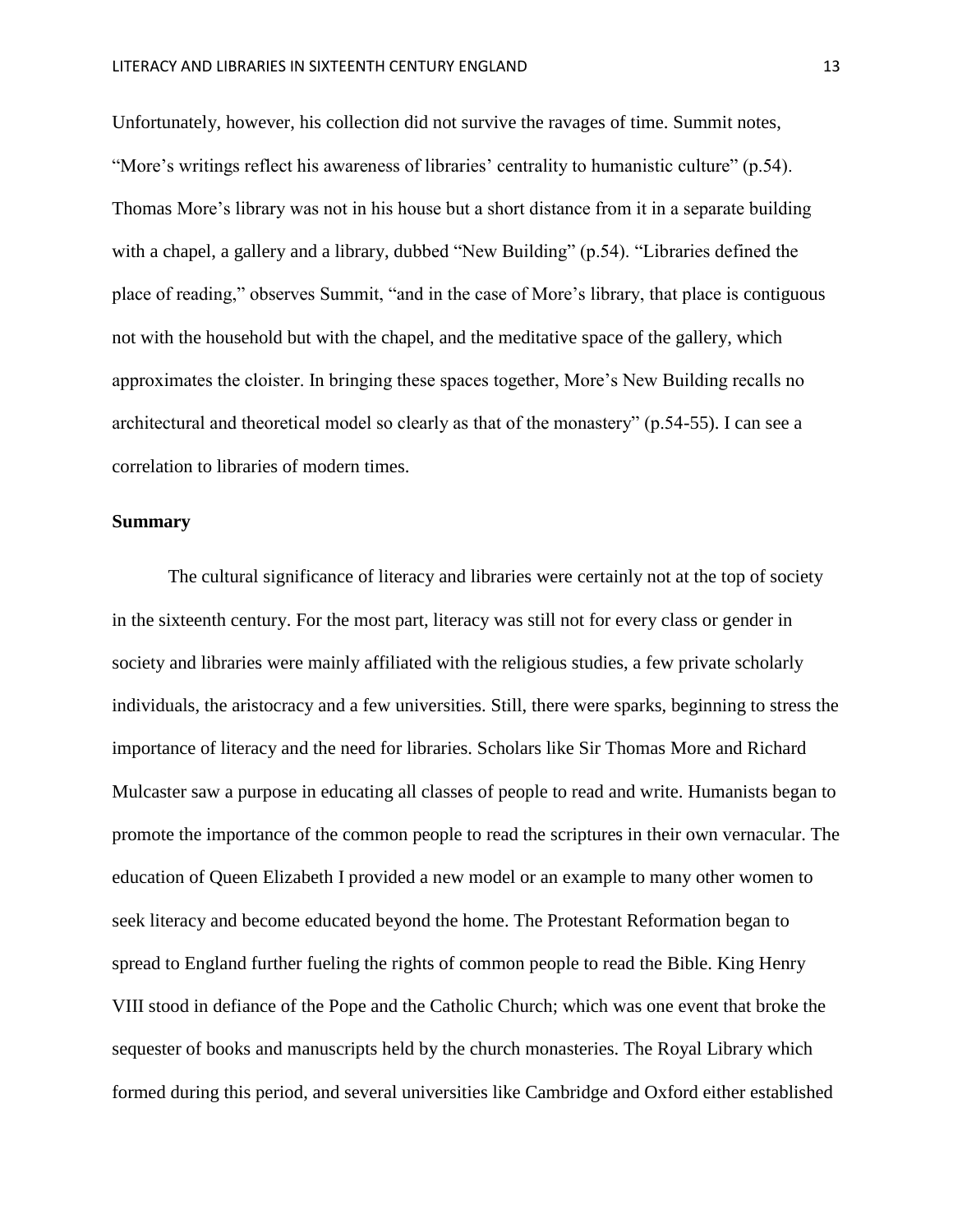libraries or increased the collection of texts and manuscripts that were made available to many scholars. One can conclude that the sixteenth century was in important time, an incubator for literacy in society and the beginning of planned repositories for information, books, and records, now called libraries.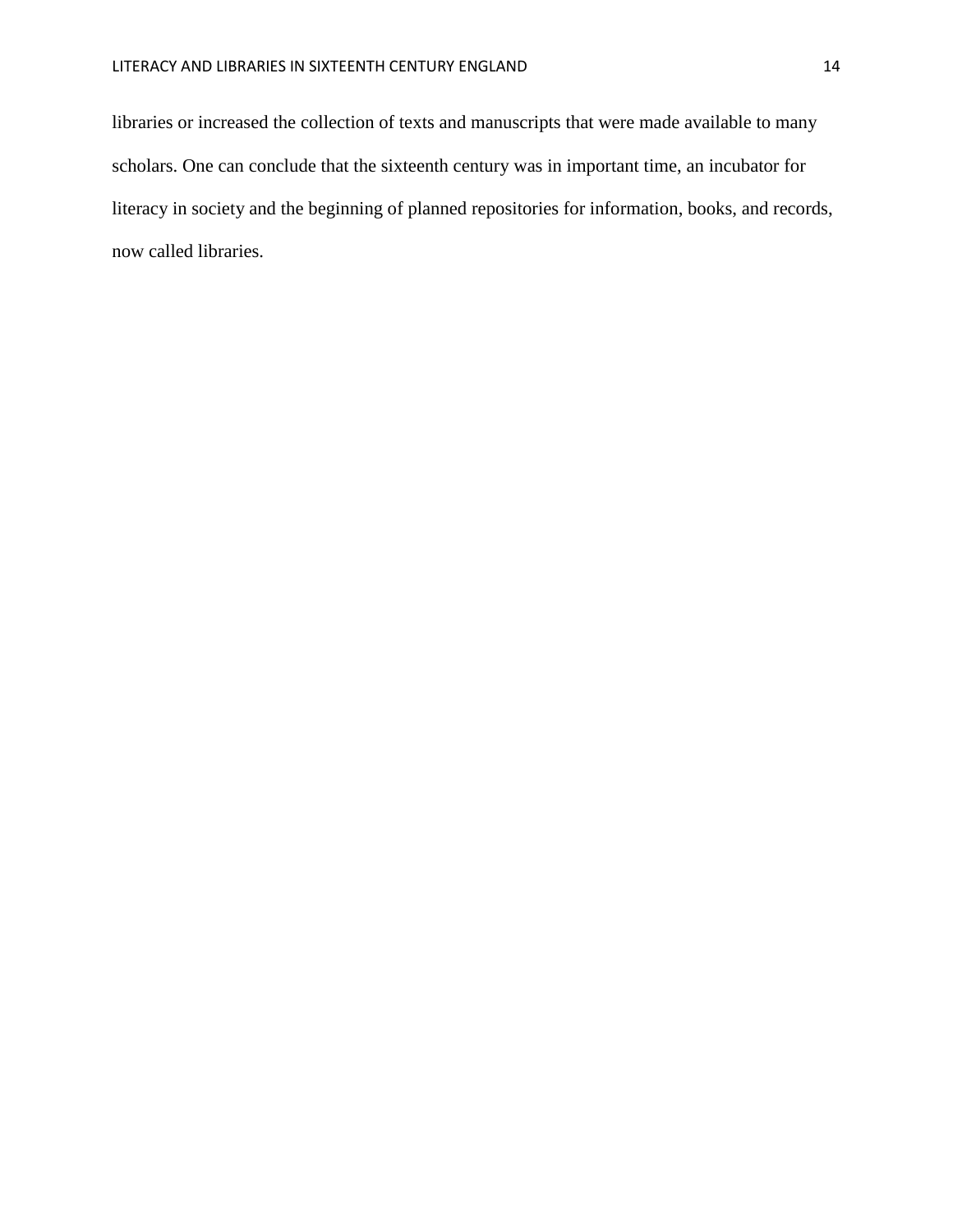# References

- Balmuth, M., (1988). Female education in 16th & 17th century in England: Influences, Attitudes and Trends. Canadian Woman Studies 9(3&4), 17-20.
- Cressy, C., (1977). Levels of literacy in England: 1530-1730. The Historical Journal, 20 (1), 1- 23.
- Cressy, C., (1980). Literacy and the social order: reading and writing in Tudor and Stuart England, London, UK: Cambridge University Press.
- Hibbert, C., (1991). The virgin queen: Elizabeth I, genius of the golden age. Boston, MA: De Capo Press.
- Hibbert, C. (2010). The virgin queen: a personal history of Elizabeth I. London, UK: Tauris Parke Paperbacks.
- Jayne, S. (1956). Library catalogues of the English renaissance. Berkley and Los Angeles, CA: University of California Press.
- Lerner, F., (2009). The repositories of knowledge, the story of libraries from the invention of writing to the computer age, London, UK: Bloomsbury Academic.
- Norton, W. W. (2010-2015) Dissent, doubt, and spiritual violence in the reformation: overview*. Norton Topics Online*, retrieved from: [www.norton.com/college/english/nael/16](http://www.norton.com/college/english/nael/16) century/review/summary.html
- Pendergast, J. S., (2006). Religion, allegory, and literacy in early modern England, 1560-1640: the control of the word, Edwardsville, IL: Ashgate Publishing Ltd.